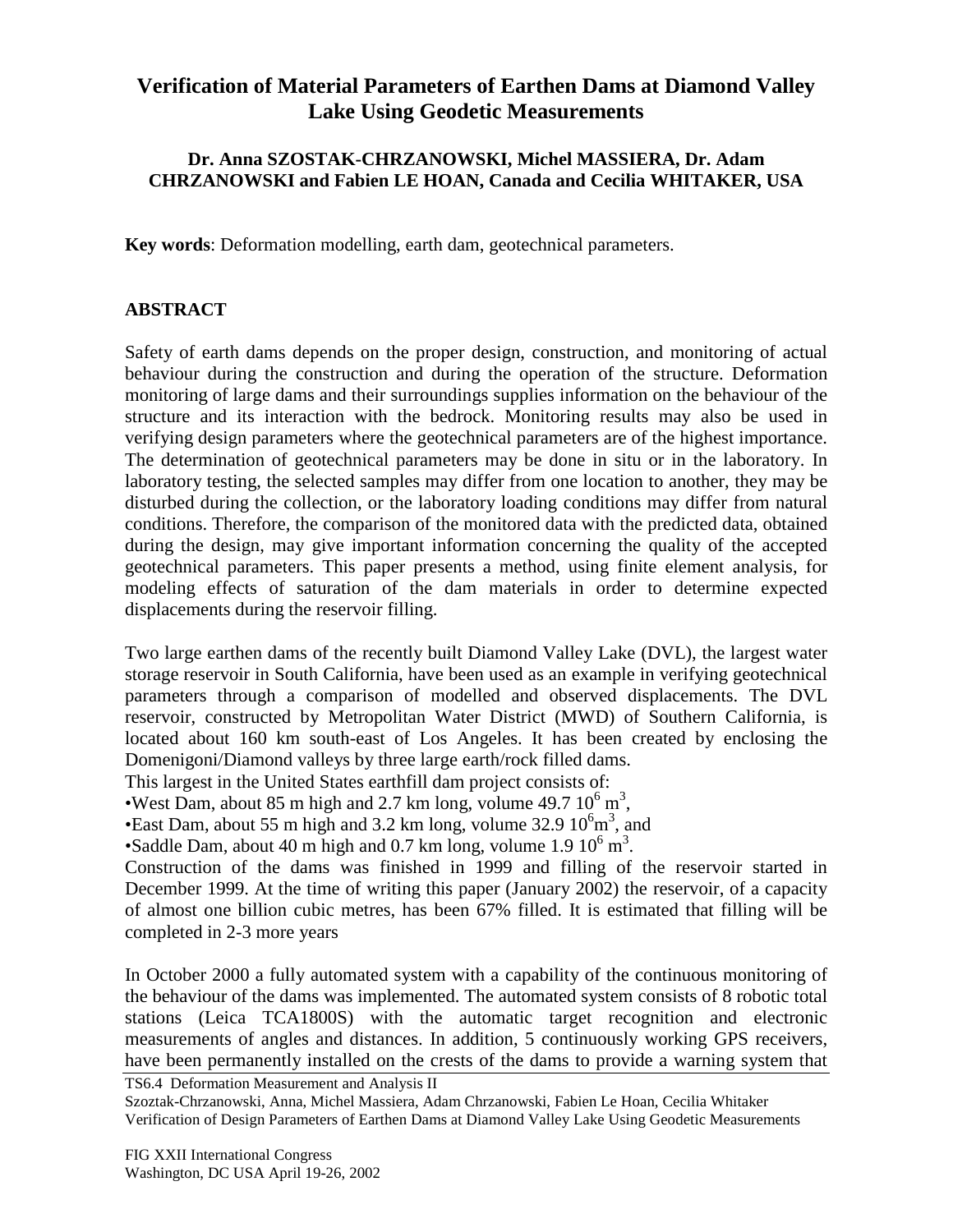will "wake up" the robotic total stations in case of abnormally large displacements. The monitoring data is automatically collected at preselected time intervals and is controlled by an office computer located about 100 km away. All the data collection and automatic data processing are controlled by DIMONS software developed at the University of New Brunswick.

The main objective of the presented study has been to verify whether the behaviour of the West Dam and East Dam during the filling of the reservoir follows a pattern derived from a numerical model using the finite element analysis. In the analysis, the main two effects were considered at the stage of filling the reservoir: pressure of water and effect of wetting. During the process of wetting, the values of geotechnical material parameters and the derived values of Young modulus (E) decrease. Young modulus of the wet material in the submerged sections of the structure becomes smaller and buoyancy force is developed producing dam deformation.

The determination of deformation of the dams due to wetting was performed assuming the behaviour of earth dam and the bedrock as linear elastic materials. Values of the Young modulus in the investigated cross-sections of the dams were obtained from the non-linear analysis in dry conditions (Szostak-Chrzanowski et al. 2000). The determined values shown a large variation of the Young modulus through the structure. In the analysis in wet conditions, the values of Young modulus were decreased according to known empirical formulae and averaged over selected zones.

In the presented example, modeling of the dam deformation due to wetting shows that the predicted displacements, at the crest and at the downstream face, are of the magnitude that can easily be detected by the automated geodetic monitoring system at DVL project. A very good agreement has been obtained between the calculated (modelled) displacements and geodetic monitoring data on the crests of the dams in the process of filing the reservoir. This agreement confirms that the geotechnical parameters and the values of Young modulus, as used in the FEM analysis, as well as the presented method of modelling the dam behaviour, are correct. This is an important conclusion for a possible use of the verified parameters in future analyses of possible effects of additional loads arising, for example, from tectonic movements.

## **CONTACT**

Anna Szostak- Chrzanowski and Adam Chrzanowski Canadian Center for Geodetic Engineering University of New Brunswick Fredericton N.B. E3B 5A3 CANADA Tel. + 1 506 453 5195 E-mail: AMC@UNB.CA and ADAMC@UNB.CA, web site: www.unb.ca/gge/

Michel Massiéra and Fabien Le Hoan Faculté d'ingénierie (Génie civil)

TS6.4 Deformation Measurement and Analysis II

Szoztak-Chrzanowski, Anna, Michel Massiera, Adam Chrzanowski, Fabien Le Hoan, Cecilia Whitaker Verification of Design Parameters of Earthen Dams at Diamond Valley Lake Using Geodetic Measurements